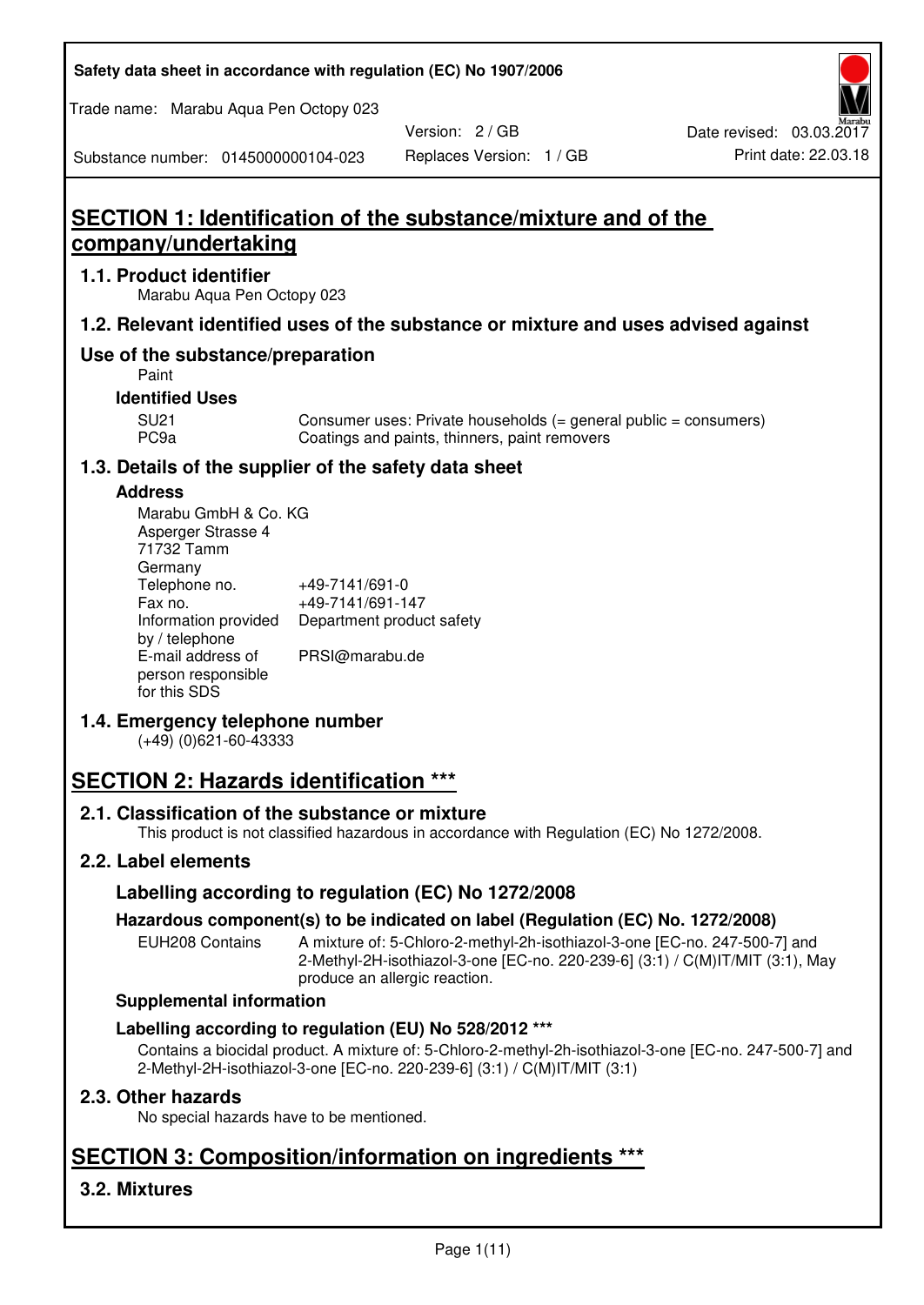| Safety data sheet in accordance with regulation (EC) No 1907/2006                                                                                                 |                                                                                                                       |                              |                                                      |                                                                  |      |                                                  |
|-------------------------------------------------------------------------------------------------------------------------------------------------------------------|-----------------------------------------------------------------------------------------------------------------------|------------------------------|------------------------------------------------------|------------------------------------------------------------------|------|--------------------------------------------------|
| Trade name: Marabu Aqua Pen Octopy 023                                                                                                                            |                                                                                                                       |                              |                                                      |                                                                  |      |                                                  |
| Substance number: 0145000000104-023                                                                                                                               |                                                                                                                       | Version: 2 / GB              |                                                      | Replaces Version: 1 / GB                                         |      | Date revised: 03.03.2017<br>Print date: 22.03.18 |
|                                                                                                                                                                   |                                                                                                                       |                              |                                                      |                                                                  |      |                                                  |
| <b>Chemical characterization</b><br>Paint based on water                                                                                                          |                                                                                                                       |                              |                                                      |                                                                  |      |                                                  |
| <b>Hazardous ingredients</b>                                                                                                                                      |                                                                                                                       |                              |                                                      |                                                                  |      |                                                  |
| <b>Ethanediol</b><br>CAS No.<br>EINECS no.<br>Registration no.<br>Concentration                                                                                   | $107 - 21 - 1$<br>203-473-3<br>01-2119456816-28<br>$>=$                                                               | 1                            |                                                      | 10                                                               | $\%$ |                                                  |
|                                                                                                                                                                   |                                                                                                                       |                              | $\lt$ $\sim$                                         |                                                                  |      |                                                  |
| Classification (Regulation (EC) No. 1272/2008)                                                                                                                    | Acute Tox. 4<br>STOT RE 2                                                                                             |                              | H302<br>H373                                         |                                                                  |      |                                                  |
| <b>Bronopol (INN)</b><br>CAS No.<br>EINECS no.<br>Concentration                                                                                                   | $52 - 51 - 7$<br>200-143-0<br>$>=$                                                                                    | 0,01                         | $\lt$ $\sim$                                         | 0,1                                                              | $\%$ |                                                  |
| Classification (Regulation (EC) No. 1272/2008)                                                                                                                    |                                                                                                                       |                              |                                                      |                                                                  |      |                                                  |
|                                                                                                                                                                   | Eye Dam. 1<br>Skin Irrit. 2<br>STOT SE3<br>Acute Tox. 4<br>Acute Tox. 4<br>Aquatic Acute 1<br>Aquatic Chronic 1       |                              | H318<br>H315<br>H335<br>H302<br>H312<br>H400<br>H410 |                                                                  |      |                                                  |
| Concentration limits (Regulation (EC) No. 1272/2008)                                                                                                              | Aquatic Acute 1<br>Aquatic Chronic $H410$ M = 1                                                                       | H400                         | $M = 10$                                             |                                                                  |      |                                                  |
| A mixture of: 5-Chloro-2-methyl-2h-isothiazol-3-one [EC-no. 247-500-7] and<br>2-Methyl-2H-isothiazol-3-one [EC-no. 220-239-6] (3:1) / C(M)IT/MIT (3:1)<br>CAS No. | 55965-84-9                                                                                                            |                              |                                                      |                                                                  |      |                                                  |
| Concentration                                                                                                                                                     |                                                                                                                       |                              | $\,<\,$                                              | 0,0015                                                           | $\%$ |                                                  |
| Classification (Regulation (EC) No. 1272/2008)                                                                                                                    | Acute Tox. 3<br>Aquatic Chronic 1<br>Aquatic Acute 1<br>Skin Sens. 1<br>Skin Corr. 1B<br>Acute Tox. 3<br>Acute Tox. 3 |                              | H331<br>H410<br>H400<br>H317<br>H314<br>H311<br>H301 |                                                                  |      |                                                  |
| Concentration limits (Regulation (EC) No. 1272/2008)                                                                                                              |                                                                                                                       |                              |                                                      |                                                                  |      |                                                  |
|                                                                                                                                                                   | Skin Corr. 1B<br>Eye Irrit. 2<br>Skin Irrit. 2<br>Skin Sens. 1                                                        | H314<br>H319<br>H315<br>H317 | $>= 0,6$                                             | $\epsilon = 0.06 < 0.6$<br>$\epsilon = 0.06 < 0.6$<br>$= 0,0015$ |      |                                                  |
| <b>Further ingredients ***</b>                                                                                                                                    |                                                                                                                       |                              |                                                      |                                                                  |      |                                                  |
| Glycerol<br>CAS No.<br>EINECS no.<br>Concentration                                                                                                                | $56 - 81 - 5$<br>200-289-5<br>$>=$                                                                                    | 10 <sup>°</sup>              | $\,<\,$                                              | 25                                                               | $\%$ | $[3]$                                            |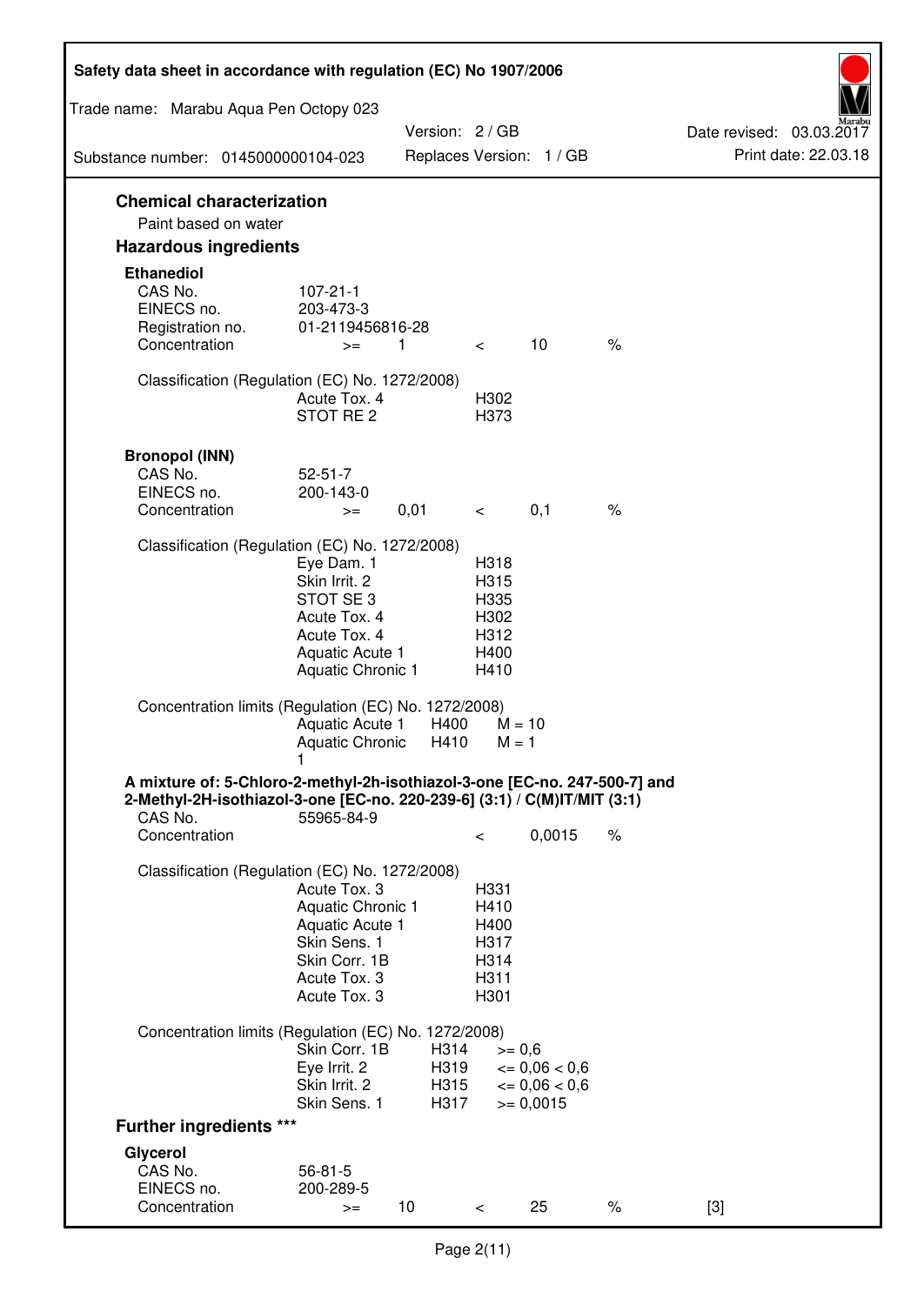| Safety data sheet in accordance with regulation (EC) No 1907/2006                                            |                                                                                                            |                          |
|--------------------------------------------------------------------------------------------------------------|------------------------------------------------------------------------------------------------------------|--------------------------|
| Trade name: Marabu Aqua Pen Octopy 023                                                                       |                                                                                                            |                          |
|                                                                                                              | Version: 2/GB                                                                                              | Date revised: 03.03.2017 |
| Substance number: 0145000000104-023                                                                          | Replaces Version: 1 / GB                                                                                   | Print date: 22.03.18     |
|                                                                                                              |                                                                                                            |                          |
| $\star$                                                                                                      |                                                                                                            |                          |
|                                                                                                              |                                                                                                            |                          |
| [3] Substance with occupational exposure limits                                                              |                                                                                                            |                          |
| <b>SECTION 4: First aid measures</b>                                                                         |                                                                                                            |                          |
| 4.1. Description of first aid measures                                                                       |                                                                                                            |                          |
| After skin contact                                                                                           |                                                                                                            |                          |
|                                                                                                              | Wash with plenty of water and soap. Do NOT use solvents or thinners.                                       |                          |
| After eye contact                                                                                            |                                                                                                            |                          |
| <b>After ingestion</b>                                                                                       | Separate eyelids, wash the eyes thoroughly with water (15 min.). In case of irritation consult an oculist. |                          |
| medical treatment.                                                                                           | Rinse mouth thoroughly with water. If larger amounts are swallowed or in the event of symptoms take        |                          |
| 4.2. Most important symptoms and effects, both acute and delayed<br>Until now no symptoms known so far.      |                                                                                                            |                          |
| 4.3. Indication of any immediate medical attention and special treatment needed                              |                                                                                                            |                          |
| Hints for the physician / treatment<br>Treat symptomatically                                                 |                                                                                                            |                          |
| <b>SECTION 5: Firefighting measures</b>                                                                      |                                                                                                            |                          |
| 5.1. Extinguishing media                                                                                     |                                                                                                            |                          |
| Suitable extinguishing media<br>Carbon dioxide, Foam, Sand, Water                                            |                                                                                                            |                          |
| 5.2. Special hazards arising from the substance or mixture<br>black smoke                                    | In the event of fire the following can be released: Carbon monoxide (CO); Carbon dioxide (CO2); dense      |                          |
| 5.3. Advice for firefighters                                                                                 |                                                                                                            |                          |
| <b>Other information</b>                                                                                     |                                                                                                            |                          |
|                                                                                                              | Collect contaminated fire-fighting water separately, must not be discharged into the drains.               |                          |
| <b>SECTION 6: Accidental release measures</b>                                                                |                                                                                                            |                          |
| 6.1. Personal precautions, protective equipment and emergency procedures<br>No particular measures required. |                                                                                                            |                          |
| <b>6.2. Environmental precautions</b><br>No particular measures required.                                    |                                                                                                            |                          |
|                                                                                                              |                                                                                                            |                          |

**6.3. Methods and material for containment and cleaning up**  Clean preferably with a detergent - avoid use of solvents.

# **6.4. Reference to other sections**

Information regarding Safe handling, see Section 7. Information regarding personal protective measures, see Section 8. Information regarding waste disposal, see Section 13.

# **SECTION 7: Handling and storage**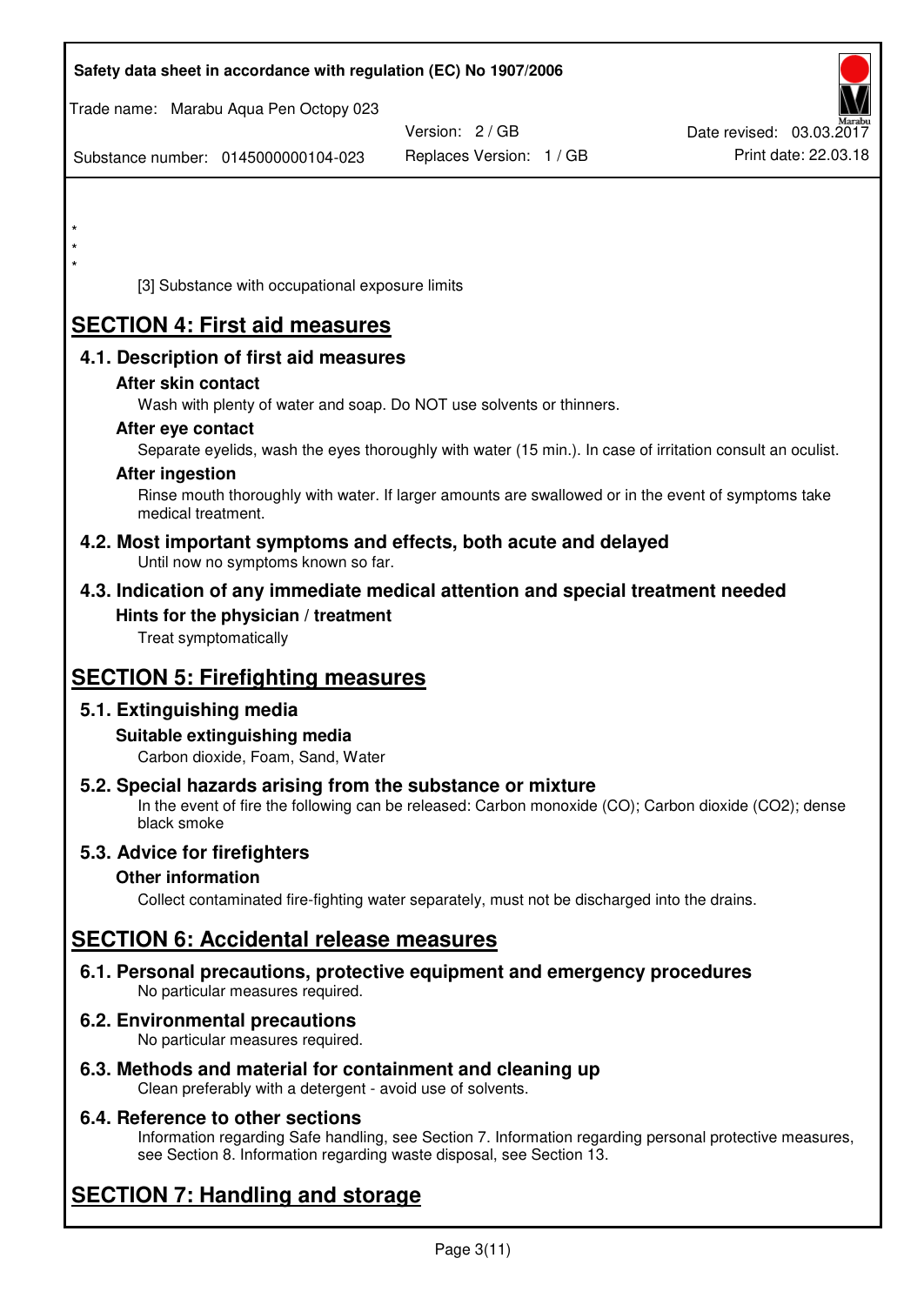| Safety data sheet in accordance with regulation (EC) No 1907/2006                                                                                                                               |                                                                                                                                                                                          |                                                  |
|-------------------------------------------------------------------------------------------------------------------------------------------------------------------------------------------------|------------------------------------------------------------------------------------------------------------------------------------------------------------------------------------------|--------------------------------------------------|
| Trade name: Marabu Aqua Pen Octopy 023                                                                                                                                                          |                                                                                                                                                                                          |                                                  |
| Substance number: 0145000000104-023                                                                                                                                                             | Version: 2/GB<br>Replaces Version: 1 / GB                                                                                                                                                | Date revised: 03.03.2017<br>Print date: 22.03.18 |
|                                                                                                                                                                                                 |                                                                                                                                                                                          |                                                  |
| 7.1. Precautions for safe handling<br><b>Advice on safe handling</b><br>Advice on protection against fire and explosion<br>No special measures required.<br>T <sub>2</sub><br>Temperature class | Avoid skin and eye contact. Smoking, eating and drinking shall be prohibited in application area.<br>Classification of fires / temperature class / Ignition group / Dust explosion class |                                                  |
| 7.2. Conditions for safe storage, including any incompatibilities                                                                                                                               |                                                                                                                                                                                          |                                                  |
| Requirements for storage rooms and vessels<br>Store in frostfree conditions.                                                                                                                    |                                                                                                                                                                                          |                                                  |
| Storage class according to TRGS 510                                                                                                                                                             |                                                                                                                                                                                          |                                                  |
| Storage class according to<br>12<br><b>TRGS 510</b>                                                                                                                                             | Non-combustible liquids                                                                                                                                                                  |                                                  |
| 7.3. Specific end use(s)<br>Paint                                                                                                                                                               |                                                                                                                                                                                          |                                                  |
| <b>SECTION 8: Exposure controls/personal protection</b>                                                                                                                                         |                                                                                                                                                                                          |                                                  |
| 8.1. Control parameters                                                                                                                                                                         |                                                                                                                                                                                          |                                                  |
| <b>Exposure limit values</b>                                                                                                                                                                    |                                                                                                                                                                                          |                                                  |
| <b>Ethanediol</b>                                                                                                                                                                               |                                                                                                                                                                                          |                                                  |
| List<br><b>Type</b>                                                                                                                                                                             | EH40<br>WEL                                                                                                                                                                              |                                                  |
| Value                                                                                                                                                                                           | 10<br>mg/m <sup>3</sup>                                                                                                                                                                  |                                                  |
| Skin resorption / sensibilisation: Sk;                                                                                                                                                          | <b>Status: 2011</b>                                                                                                                                                                      |                                                  |
| Glycerol<br>List                                                                                                                                                                                | EH40                                                                                                                                                                                     |                                                  |
| Type                                                                                                                                                                                            | <b>WEL</b>                                                                                                                                                                               |                                                  |
| Value<br><b>Status: 2011</b>                                                                                                                                                                    | 10<br>mg/m <sup>3</sup>                                                                                                                                                                  |                                                  |
| <b>Other information</b>                                                                                                                                                                        |                                                                                                                                                                                          |                                                  |
| There are not known any further control parameters.                                                                                                                                             |                                                                                                                                                                                          |                                                  |
| <b>Derived No/Minimal Effect Levels (DNEL/DMEL)</b>                                                                                                                                             |                                                                                                                                                                                          |                                                  |
| <b>Ethanediol</b>                                                                                                                                                                               |                                                                                                                                                                                          |                                                  |
| Type of value<br>Reference group                                                                                                                                                                | Derived No Effect Level (DNEL)<br>Worker                                                                                                                                                 |                                                  |
| Duration of exposure                                                                                                                                                                            | Long term                                                                                                                                                                                |                                                  |
| Route of exposure                                                                                                                                                                               | inhalative                                                                                                                                                                               |                                                  |
| Mode of action<br>Concentration                                                                                                                                                                 | Local effects<br>35                                                                                                                                                                      | mg/m <sup>3</sup>                                |
|                                                                                                                                                                                                 |                                                                                                                                                                                          |                                                  |
| Type of value<br>Reference group                                                                                                                                                                | Derived No Effect Level (DNEL)<br>Worker                                                                                                                                                 |                                                  |
| Duration of exposure                                                                                                                                                                            | Long term                                                                                                                                                                                |                                                  |
| Route of exposure                                                                                                                                                                               | dermal                                                                                                                                                                                   |                                                  |
| Mode of action<br>Concentration                                                                                                                                                                 | Systemic effects<br>106                                                                                                                                                                  | mg/kg                                            |
|                                                                                                                                                                                                 |                                                                                                                                                                                          |                                                  |
| Type of value<br>Reference group                                                                                                                                                                | Derived No Effect Level (DNEL)<br>Consumer                                                                                                                                               |                                                  |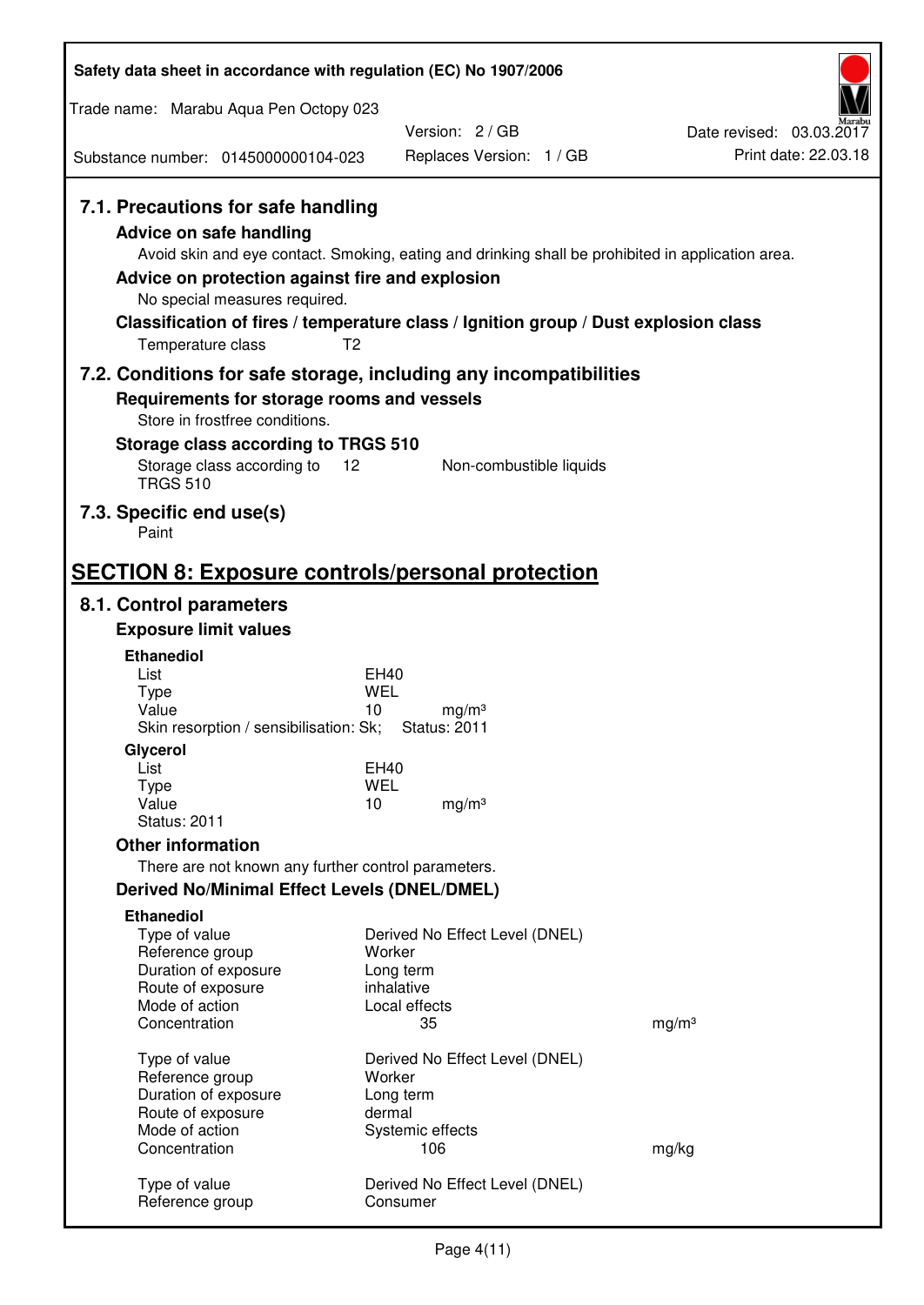| Safety data sheet in accordance with regulation (EC) No 1907/2006                                                                          |                                |                          |  |  |  |
|--------------------------------------------------------------------------------------------------------------------------------------------|--------------------------------|--------------------------|--|--|--|
| Trade name: Marabu Aqua Pen Octopy 023                                                                                                     | Version: 2 / GB                | Date revised: 03.03.2017 |  |  |  |
| Substance number: 0145000000104-023                                                                                                        | Replaces Version: 1 / GB       | Print date: 22.03.18     |  |  |  |
| Duration of exposure                                                                                                                       | Long term                      |                          |  |  |  |
| Route of exposure<br>Mode of action                                                                                                        | inhalative<br>Local effects    |                          |  |  |  |
| Concentration                                                                                                                              | 7                              | mg/m <sup>3</sup>        |  |  |  |
|                                                                                                                                            |                                |                          |  |  |  |
| Type of value                                                                                                                              | Derived No Effect Level (DNEL) |                          |  |  |  |
| Reference group                                                                                                                            | Consumer                       |                          |  |  |  |
| Duration of exposure                                                                                                                       | Long term                      |                          |  |  |  |
| Route of exposure<br>Mode of action                                                                                                        | dermal<br>Systemic effects     |                          |  |  |  |
| Concentration                                                                                                                              | 53                             | mg/kg                    |  |  |  |
|                                                                                                                                            |                                |                          |  |  |  |
| <b>Predicted No Effect Concentration (PNEC)</b>                                                                                            |                                |                          |  |  |  |
| <b>Ethanediol</b>                                                                                                                          |                                |                          |  |  |  |
| Type of value                                                                                                                              | <b>PNEC</b>                    |                          |  |  |  |
| <b>Type</b><br>Concentration                                                                                                               | Freshwater<br>10               |                          |  |  |  |
|                                                                                                                                            |                                | mg/l                     |  |  |  |
| Type of value                                                                                                                              | <b>PNEC</b>                    |                          |  |  |  |
| <b>Type</b>                                                                                                                                | Saltwater                      |                          |  |  |  |
| Concentration                                                                                                                              | 1                              | mg/l                     |  |  |  |
| Type of value                                                                                                                              | <b>PNEC</b>                    |                          |  |  |  |
| <b>Type</b>                                                                                                                                | Water (intermittent release)   |                          |  |  |  |
| Concentration                                                                                                                              | 10                             | mg/l                     |  |  |  |
| Type of value                                                                                                                              | <b>PNEC</b>                    |                          |  |  |  |
| <b>Type</b>                                                                                                                                | Sewage treatment plant (STP)   |                          |  |  |  |
| Concentration                                                                                                                              | 199,5                          | mg/l                     |  |  |  |
| Type of value                                                                                                                              | <b>PNEC</b>                    |                          |  |  |  |
| Type                                                                                                                                       | Freshwater sediment            |                          |  |  |  |
| Concentration                                                                                                                              | 37                             | mg/kg                    |  |  |  |
| Type of value                                                                                                                              | <b>PNEC</b>                    |                          |  |  |  |
| <b>Type</b>                                                                                                                                | Marine sediment                |                          |  |  |  |
| Concentration                                                                                                                              | 3,7                            | mg/kg                    |  |  |  |
| Type of value                                                                                                                              | <b>PNEC</b>                    |                          |  |  |  |
| <b>Type</b>                                                                                                                                | Soil                           |                          |  |  |  |
| Concentration                                                                                                                              | 1,53                           | mg/kg                    |  |  |  |
|                                                                                                                                            |                                |                          |  |  |  |
| 8.2. Exposure controls                                                                                                                     |                                |                          |  |  |  |
| <b>Exposure controls</b>                                                                                                                   |                                |                          |  |  |  |
| Provide adequate ventilation.                                                                                                              |                                |                          |  |  |  |
| <b>Respiratory protection</b><br>Not necessary.                                                                                            |                                |                          |  |  |  |
|                                                                                                                                            |                                |                          |  |  |  |
| <b>Hand protection</b><br>Not necessary.                                                                                                   |                                |                          |  |  |  |
| In case of intensive contact wear protective gloves.                                                                                       |                                |                          |  |  |  |
| There is no one glove material or combination of materials that will give unlimited resistance to any                                      |                                |                          |  |  |  |
| individual or combination of chemicals.<br>For prolonged or repeated handling nitrile rubber gloves with textile undergloves are required. |                                |                          |  |  |  |
| Material thickness<br>>                                                                                                                    | 0,5<br>mm                      |                          |  |  |  |
| Breakthrough time<br><                                                                                                                     | 30<br>min                      |                          |  |  |  |
|                                                                                                                                            |                                |                          |  |  |  |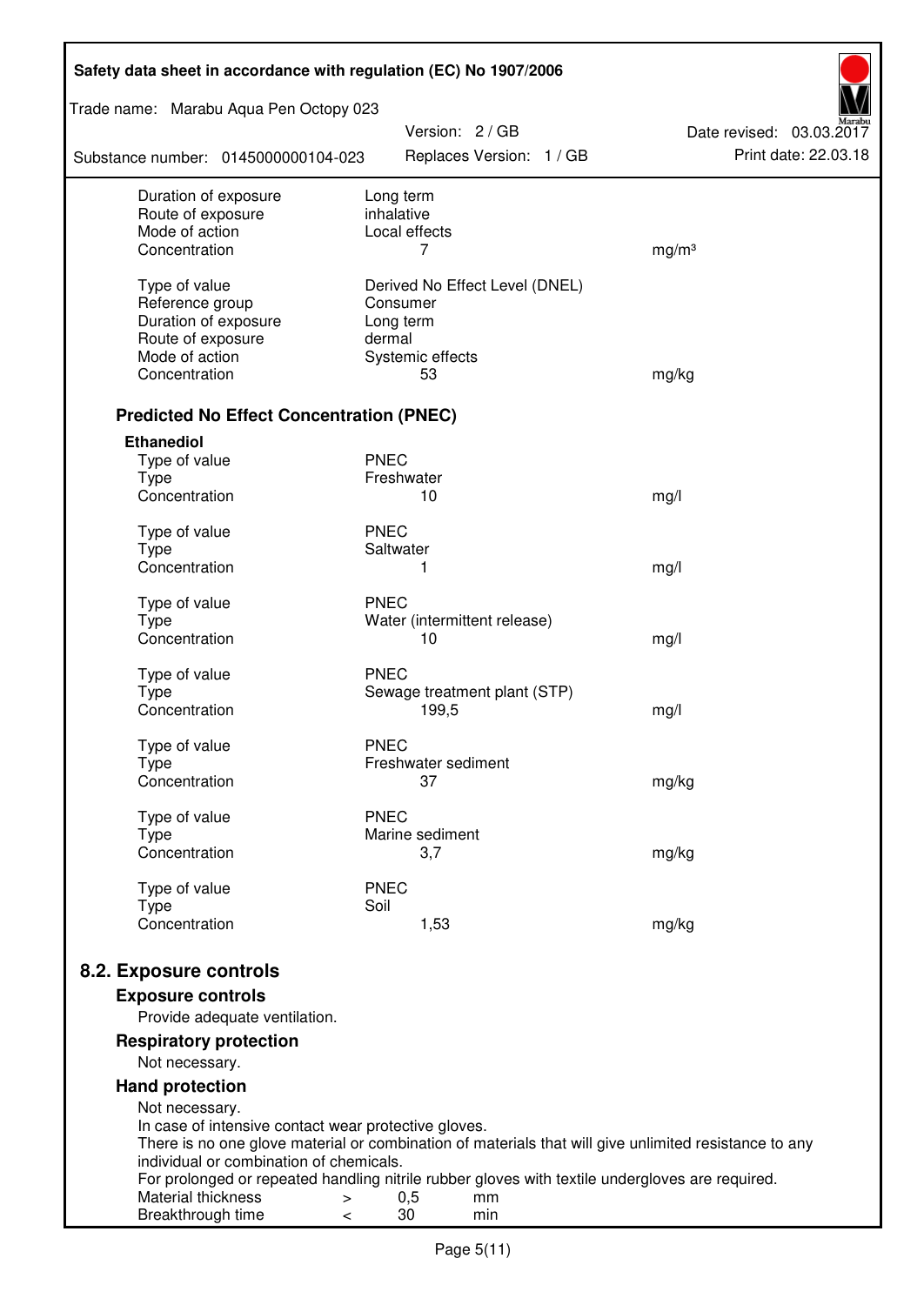| Safety data sheet in accordance with regulation (EC) No 1907/2006                                                                                                                                                                                                                                                                                                                                                                                                                                                                                                                                                                                                                  |  |  |  |  |  |
|------------------------------------------------------------------------------------------------------------------------------------------------------------------------------------------------------------------------------------------------------------------------------------------------------------------------------------------------------------------------------------------------------------------------------------------------------------------------------------------------------------------------------------------------------------------------------------------------------------------------------------------------------------------------------------|--|--|--|--|--|
| Trade name: Marabu Aqua Pen Octopy 023                                                                                                                                                                                                                                                                                                                                                                                                                                                                                                                                                                                                                                             |  |  |  |  |  |
| Version: 2 / GB<br>Date revised: 03.03.2017                                                                                                                                                                                                                                                                                                                                                                                                                                                                                                                                                                                                                                        |  |  |  |  |  |
| Print date: 22.03.18<br>Replaces Version: 1 / GB<br>Substance number: 0145000000104-023                                                                                                                                                                                                                                                                                                                                                                                                                                                                                                                                                                                            |  |  |  |  |  |
| The breakthrough time must be greater than the end use time of the product.<br>The instructions and information provided by the glove manufacturer on use, storage, maintenance and<br>replacement must be followed.<br>Gloves should be replaced regularly and if there is any sign of damage to the glove material.<br>Always ensure that gloves are free from defects and that they are stored and used correctly.<br>The performance or effectiveness of the glove may be reduced by physical/ chemical damage and poor<br>maintenance.<br>Barrier creams may help to protect the exposed areas of the skin, they should however not be applied<br>once exposure has occurred. |  |  |  |  |  |
| Eye protection                                                                                                                                                                                                                                                                                                                                                                                                                                                                                                                                                                                                                                                                     |  |  |  |  |  |
| Not necessary.                                                                                                                                                                                                                                                                                                                                                                                                                                                                                                                                                                                                                                                                     |  |  |  |  |  |
| <b>Body protection</b>                                                                                                                                                                                                                                                                                                                                                                                                                                                                                                                                                                                                                                                             |  |  |  |  |  |
| Not applicable.                                                                                                                                                                                                                                                                                                                                                                                                                                                                                                                                                                                                                                                                    |  |  |  |  |  |
|                                                                                                                                                                                                                                                                                                                                                                                                                                                                                                                                                                                                                                                                                    |  |  |  |  |  |
| <b>SECTION 9: Physical and chemical properties</b>                                                                                                                                                                                                                                                                                                                                                                                                                                                                                                                                                                                                                                 |  |  |  |  |  |
| 9.1. Information on basic physical and chemical properties                                                                                                                                                                                                                                                                                                                                                                                                                                                                                                                                                                                                                         |  |  |  |  |  |
| <b>Form</b><br>liquid                                                                                                                                                                                                                                                                                                                                                                                                                                                                                                                                                                                                                                                              |  |  |  |  |  |
| coloured<br><b>Colour</b>                                                                                                                                                                                                                                                                                                                                                                                                                                                                                                                                                                                                                                                          |  |  |  |  |  |
| odourless<br><b>Odour</b>                                                                                                                                                                                                                                                                                                                                                                                                                                                                                                                                                                                                                                                          |  |  |  |  |  |
| <b>Odour threshold</b>                                                                                                                                                                                                                                                                                                                                                                                                                                                                                                                                                                                                                                                             |  |  |  |  |  |
| Remarks<br>No data available                                                                                                                                                                                                                                                                                                                                                                                                                                                                                                                                                                                                                                                       |  |  |  |  |  |
| <b>Melting point</b>                                                                                                                                                                                                                                                                                                                                                                                                                                                                                                                                                                                                                                                               |  |  |  |  |  |
| Remarks<br>not determined                                                                                                                                                                                                                                                                                                                                                                                                                                                                                                                                                                                                                                                          |  |  |  |  |  |
| <b>Freezing point</b>                                                                                                                                                                                                                                                                                                                                                                                                                                                                                                                                                                                                                                                              |  |  |  |  |  |
| Remarks<br>not determined                                                                                                                                                                                                                                                                                                                                                                                                                                                                                                                                                                                                                                                          |  |  |  |  |  |
| Initial boiling point and boiling range                                                                                                                                                                                                                                                                                                                                                                                                                                                                                                                                                                                                                                            |  |  |  |  |  |
| $\rm ^{\circ}C$<br>Value<br>appr. 100                                                                                                                                                                                                                                                                                                                                                                                                                                                                                                                                                                                                                                              |  |  |  |  |  |
| 1.013<br>hPa<br>Pressure                                                                                                                                                                                                                                                                                                                                                                                                                                                                                                                                                                                                                                                           |  |  |  |  |  |
| Source<br>Literature value                                                                                                                                                                                                                                                                                                                                                                                                                                                                                                                                                                                                                                                         |  |  |  |  |  |
| <b>Flash point</b>                                                                                                                                                                                                                                                                                                                                                                                                                                                                                                                                                                                                                                                                 |  |  |  |  |  |
| Remarks<br>Not applicable                                                                                                                                                                                                                                                                                                                                                                                                                                                                                                                                                                                                                                                          |  |  |  |  |  |
| Evaporation rate (ether $= 1$ ) :                                                                                                                                                                                                                                                                                                                                                                                                                                                                                                                                                                                                                                                  |  |  |  |  |  |
| Remarks<br>not determined                                                                                                                                                                                                                                                                                                                                                                                                                                                                                                                                                                                                                                                          |  |  |  |  |  |
| Flammability (solid, gas)                                                                                                                                                                                                                                                                                                                                                                                                                                                                                                                                                                                                                                                          |  |  |  |  |  |
| Not applicable                                                                                                                                                                                                                                                                                                                                                                                                                                                                                                                                                                                                                                                                     |  |  |  |  |  |
| Upper/lower flammability or explosive limits                                                                                                                                                                                                                                                                                                                                                                                                                                                                                                                                                                                                                                       |  |  |  |  |  |
| Lower explosion limit<br>3,2<br>$%$ (V)<br>appr.                                                                                                                                                                                                                                                                                                                                                                                                                                                                                                                                                                                                                                   |  |  |  |  |  |
| 53<br>Upper explosion limit<br>$%$ (V)<br>appr.                                                                                                                                                                                                                                                                                                                                                                                                                                                                                                                                                                                                                                    |  |  |  |  |  |
| Source<br>Literature value                                                                                                                                                                                                                                                                                                                                                                                                                                                                                                                                                                                                                                                         |  |  |  |  |  |
| Vapour pressure                                                                                                                                                                                                                                                                                                                                                                                                                                                                                                                                                                                                                                                                    |  |  |  |  |  |
| hPa<br>Value<br>23<br>appr.<br>20<br>°C<br>Temperature                                                                                                                                                                                                                                                                                                                                                                                                                                                                                                                                                                                                                             |  |  |  |  |  |
| Method<br>Value taken from the literature                                                                                                                                                                                                                                                                                                                                                                                                                                                                                                                                                                                                                                          |  |  |  |  |  |
| <b>Vapour density</b>                                                                                                                                                                                                                                                                                                                                                                                                                                                                                                                                                                                                                                                              |  |  |  |  |  |
| Remarks<br>not determined                                                                                                                                                                                                                                                                                                                                                                                                                                                                                                                                                                                                                                                          |  |  |  |  |  |
| <b>Density</b>                                                                                                                                                                                                                                                                                                                                                                                                                                                                                                                                                                                                                                                                     |  |  |  |  |  |
| Remarks<br>not determined                                                                                                                                                                                                                                                                                                                                                                                                                                                                                                                                                                                                                                                          |  |  |  |  |  |
| Solubility in water                                                                                                                                                                                                                                                                                                                                                                                                                                                                                                                                                                                                                                                                |  |  |  |  |  |
| Remarks<br>miscible                                                                                                                                                                                                                                                                                                                                                                                                                                                                                                                                                                                                                                                                |  |  |  |  |  |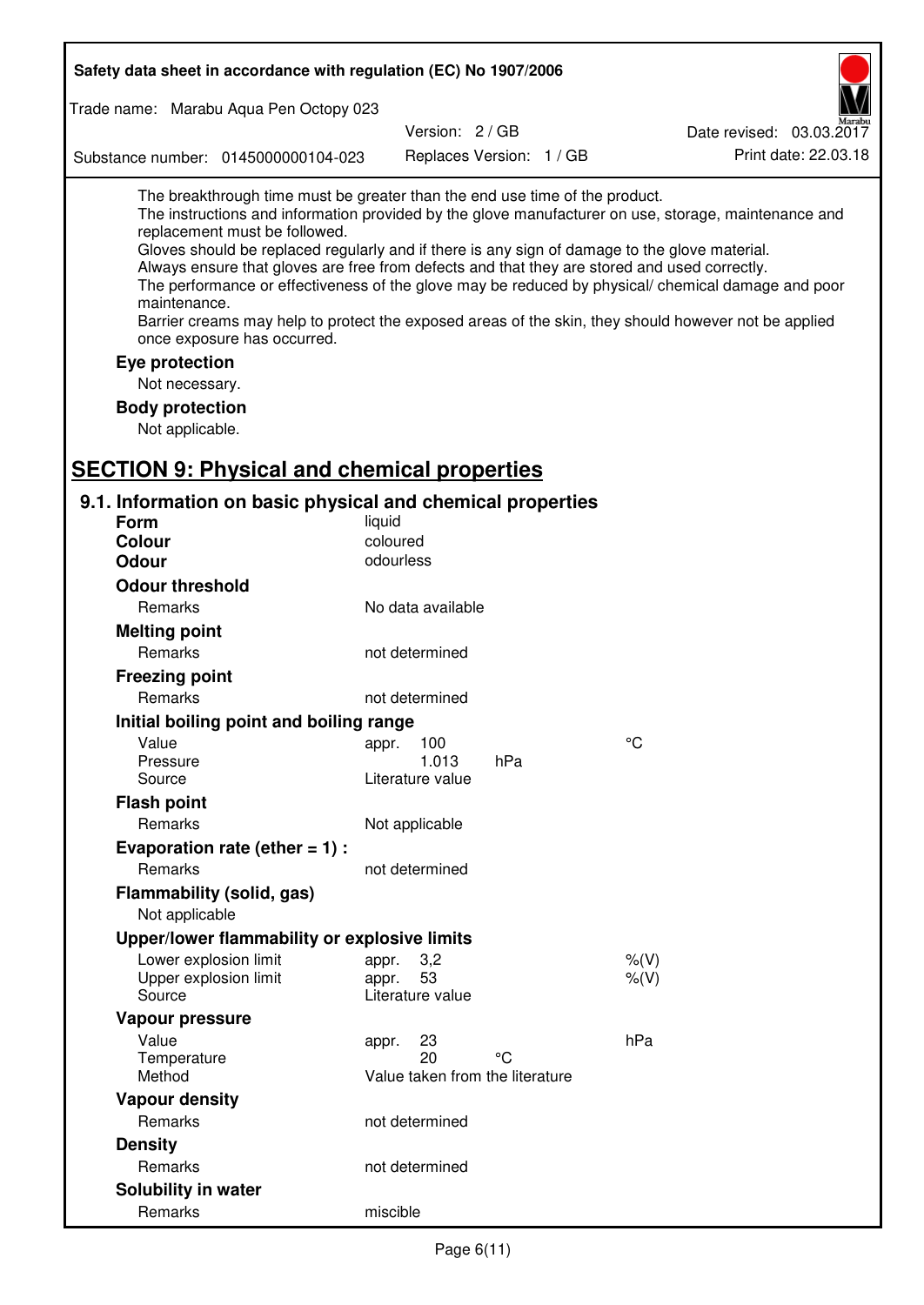| Safety data sheet in accordance with regulation (EC) No 1907/2006                    |                                                                   |    |                                                  |  |  |  |
|--------------------------------------------------------------------------------------|-------------------------------------------------------------------|----|--------------------------------------------------|--|--|--|
| Trade name: Marabu Aqua Pen Octopy 023                                               |                                                                   |    |                                                  |  |  |  |
| Substance number: 0145000000104-023                                                  | Version: 2 / GB<br>Replaces Version: 1 / GB                       |    | Date revised: 03.03.2017<br>Print date: 22.03.18 |  |  |  |
| Ignition temperature                                                                 |                                                                   |    |                                                  |  |  |  |
| Value<br>Source                                                                      | 410<br>appr.<br>Literature value                                  | °C |                                                  |  |  |  |
| <b>Viscosity</b>                                                                     |                                                                   |    |                                                  |  |  |  |
| Remarks                                                                              |                                                                   |    |                                                  |  |  |  |
| Remarks                                                                              | not determined                                                    |    |                                                  |  |  |  |
| 9.2. Other information                                                               |                                                                   |    |                                                  |  |  |  |
| <b>Other information</b>                                                             |                                                                   |    |                                                  |  |  |  |
| None known                                                                           |                                                                   |    |                                                  |  |  |  |
| <b>SECTION 10: Stability and reactivity</b>                                          |                                                                   |    |                                                  |  |  |  |
| 10.1. Reactivity<br>None                                                             |                                                                   |    |                                                  |  |  |  |
| 10.2. Chemical stability<br>No hazardous reactions known.                            |                                                                   |    |                                                  |  |  |  |
| 10.3. Possibility of hazardous reactions                                             |                                                                   |    |                                                  |  |  |  |
| No hazardous reactions known.<br>10.4. Conditions to avoid                           |                                                                   |    |                                                  |  |  |  |
| No hazardous reactions known.                                                        |                                                                   |    |                                                  |  |  |  |
| 10.5. Incompatible materials<br>None                                                 |                                                                   |    |                                                  |  |  |  |
| 10.6. Hazardous decomposition products<br>No hazardous decomposition products known. |                                                                   |    |                                                  |  |  |  |
| <b>SECTION 11: Toxicological information</b>                                         |                                                                   |    |                                                  |  |  |  |
| 11.1. Information on toxicological effects                                           |                                                                   |    |                                                  |  |  |  |
| <b>Acute oral toxicity</b>                                                           |                                                                   |    |                                                  |  |  |  |
| Remarks                                                                              | Based on available data, the classification criteria are not met. |    |                                                  |  |  |  |
| <b>Acute dermal toxicity</b><br>Remarks                                              | Based on available data, the classification criteria are not met. |    |                                                  |  |  |  |
| <b>Acute inhalational toxicity</b>                                                   |                                                                   |    |                                                  |  |  |  |
| Remarks                                                                              | Based on available data, the classification criteria are not met. |    |                                                  |  |  |  |
| <b>Skin corrosion/irritation</b>                                                     |                                                                   |    |                                                  |  |  |  |
| Remarks                                                                              | Based on available data, the classification criteria are not met. |    |                                                  |  |  |  |
| Serious eye damage/irritation                                                        |                                                                   |    |                                                  |  |  |  |
| Remarks                                                                              | Based on available data, the classification criteria are not met. |    |                                                  |  |  |  |
| <b>Sensitization</b><br>Remarks                                                      | Based on available data, the classification criteria are not met. |    |                                                  |  |  |  |
| <b>Mutagenicity</b>                                                                  |                                                                   |    |                                                  |  |  |  |
| Remarks                                                                              | Based on available data, the classification criteria are not met. |    |                                                  |  |  |  |
| <b>Reproductive toxicity</b>                                                         |                                                                   |    |                                                  |  |  |  |
| Remarks                                                                              | Based on available data, the classification criteria are not met. |    |                                                  |  |  |  |
| Carcinogenicity                                                                      |                                                                   |    |                                                  |  |  |  |
| Remarks                                                                              | Based on available data, the classification criteria are not met. |    |                                                  |  |  |  |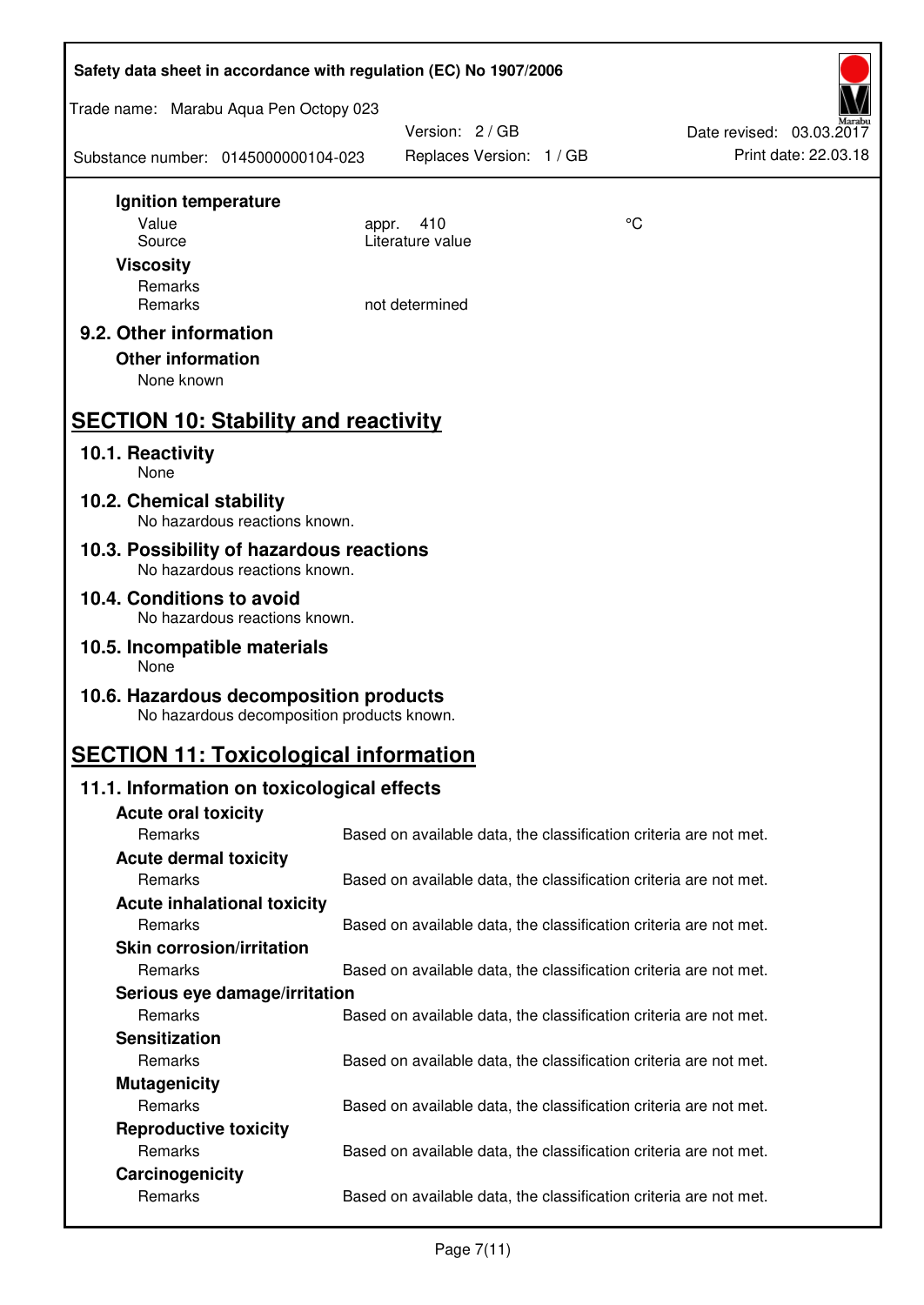### **Safety data sheet in accordance with regulation (EC) No 1907/2006**

Trade name: Marabu Aqua Pen Octopy 023

Version: 2 / GB

Replaces Version: 1 / GB Print date: 22.03.18 Date revised: 03.03.2017

Substance number: 0145000000104-023

# **Specific Target Organ Toxicity (STOT)**

**Single exposure** 

Based on available data, the classification criteria are not met.

**Repeated exposure** 

Remarks Based on available data, the classification criteria are not met.

#### **Aspiration hazard**

Based on available data, the classification criteria are not met.

#### **Experience in practice**

Provided all the recommended protective and safety precautions are taken, experience shows that no risk to health can be expected.

#### **Other information**

There are no data available on the mixture itself. The mixture has been assessed following the additivity method of the GHS/CLP Regulation (EC) No 1272/2008.

# **SECTION 12: Ecological information**

# **12.1. Toxicity**

### **General information**

There are no data available on the mixture itself.Do not allow to enter drains or water courses.The mixture has been assessed following the summation method of the CLP Regulation (EC) No 1272/2008 and is not classified as dangerous for the environment.

### **12.2. Persistence and degradability**

#### **General information**

There are no data available on the mixture itself.

### **12.3. Bioaccumulative potential**

### **General information**

There are no data available on the mixture itself.

#### **12.4. Mobility in soil**

#### **General information**

There are no data available on the mixture itself.

**12.5. Results of PBT and vPvB assessment** 

### **General information**

There are no data available on the mixture itself.

### **12.6. Other adverse effects**

#### **General information**

There are no data available on the mixture itself.

# **SECTION 13: Disposal considerations**

### **13.1. Waste treatment methods**

### **Disposal recommendations for the product**

The product can be placed with other household refuse. Small residues in containers can be washed-out with water and put into the drainage system.

### **Disposal recommendations for packaging**

Packaging that cannot be cleaned should be disposed off as product waste. Completely emptied packagings can be given for recycling.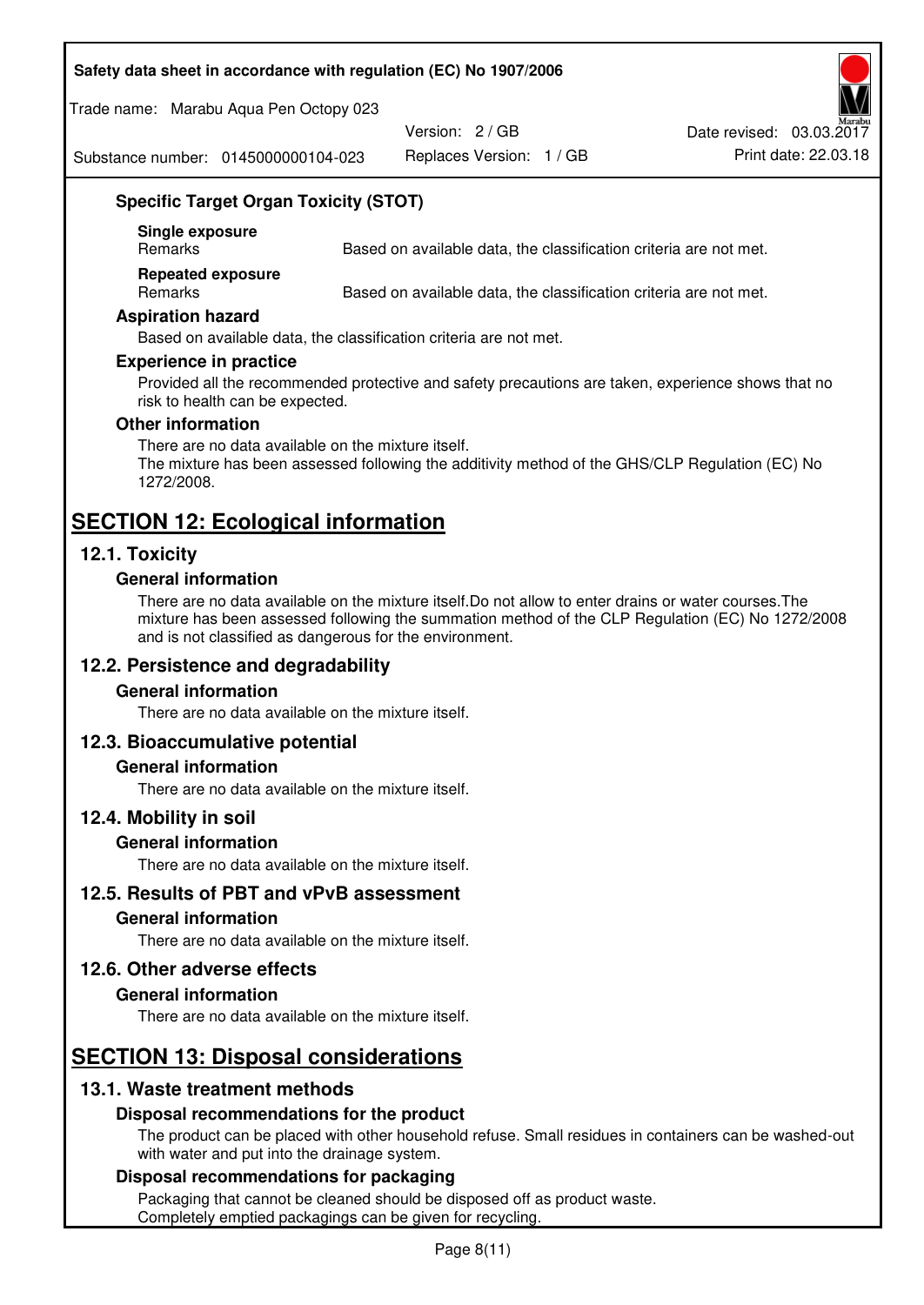| Safety data sheet in accordance with regulation (EC) No 1907/2006                         |                                                                                                       |                          |
|-------------------------------------------------------------------------------------------|-------------------------------------------------------------------------------------------------------|--------------------------|
| Trade name: Marabu Aqua Pen Octopy 023                                                    |                                                                                                       |                          |
|                                                                                           | Version: 2 / GB                                                                                       | Date revised: 03.03.2017 |
| Substance number: 0145000000104-023                                                       | Replaces Version: 1 / GB                                                                              | Print date: 22.03.18     |
| <b>SECTION 14: Transport information</b>                                                  |                                                                                                       |                          |
| <b>Land transport ADR/RID</b>                                                             |                                                                                                       |                          |
| Non-dangerous goods                                                                       |                                                                                                       |                          |
| 14.1. UN number                                                                           |                                                                                                       |                          |
| $UN -$                                                                                    |                                                                                                       |                          |
| 14.2. UN proper shipping name                                                             |                                                                                                       |                          |
| 14.3. Transport hazard class(es)                                                          |                                                                                                       |                          |
| Class                                                                                     |                                                                                                       |                          |
| Label                                                                                     |                                                                                                       |                          |
| 14.4. Packing group                                                                       |                                                                                                       |                          |
| Packing group                                                                             |                                                                                                       |                          |
| Transport category                                                                        | 0                                                                                                     |                          |
| 14.5. Environmental hazards                                                               |                                                                                                       |                          |
|                                                                                           |                                                                                                       |                          |
| <b>Marine transport IMDG/GGVSee</b>                                                       |                                                                                                       |                          |
|                                                                                           | The product does not constitute a hazardous substance in sea transport.                               |                          |
| 14.1. UN number                                                                           |                                                                                                       |                          |
| $UN -$                                                                                    |                                                                                                       |                          |
| 14.2. UN proper shipping name                                                             |                                                                                                       |                          |
| 14.3. Transport hazard class(es)                                                          |                                                                                                       |                          |
| Class                                                                                     |                                                                                                       |                          |
| Subsidiary risk                                                                           |                                                                                                       |                          |
| 14.4. Packing group                                                                       |                                                                                                       |                          |
| Packing group                                                                             |                                                                                                       |                          |
| 14.5. Environmental hazards                                                               |                                                                                                       |                          |
| no                                                                                        |                                                                                                       |                          |
| Air transport ICAO/IATA                                                                   |                                                                                                       |                          |
|                                                                                           | The product does not constitute a hazardous substance in air transport.                               |                          |
| 14.1. UN number                                                                           |                                                                                                       |                          |
| $UN -$                                                                                    |                                                                                                       |                          |
| 14.2. UN proper shipping name                                                             |                                                                                                       |                          |
|                                                                                           |                                                                                                       |                          |
| 14.3. Transport hazard class(es)<br>Class                                                 |                                                                                                       |                          |
|                                                                                           |                                                                                                       |                          |
| Subsidiary risk                                                                           |                                                                                                       |                          |
| 14.4. Packing group                                                                       |                                                                                                       |                          |
| Packing group<br>14.5. Environmental hazards                                              |                                                                                                       |                          |
|                                                                                           |                                                                                                       |                          |
|                                                                                           |                                                                                                       |                          |
| Information for all modes of transport                                                    |                                                                                                       |                          |
| 14.6. Special precautions for user<br>Transport within the user's premises:               |                                                                                                       |                          |
|                                                                                           |                                                                                                       |                          |
| Always transport in closed containers that are upright and secure.                        | Ensure that persons transporting the product know what to do in the event of an accident or spillage. |                          |
| <b>Other information</b>                                                                  |                                                                                                       |                          |
|                                                                                           | 14.7. Transport in bulk according to Annex II of Marpol and the IBC Code                              |                          |
| no                                                                                        |                                                                                                       |                          |
|                                                                                           |                                                                                                       |                          |
| <b>SECTION 15: Regulatory information ***</b>                                             |                                                                                                       |                          |
| 15.1. Safety, health and environmental regulations/legislation specific for the substance |                                                                                                       |                          |
|                                                                                           |                                                                                                       |                          |

Ī

٦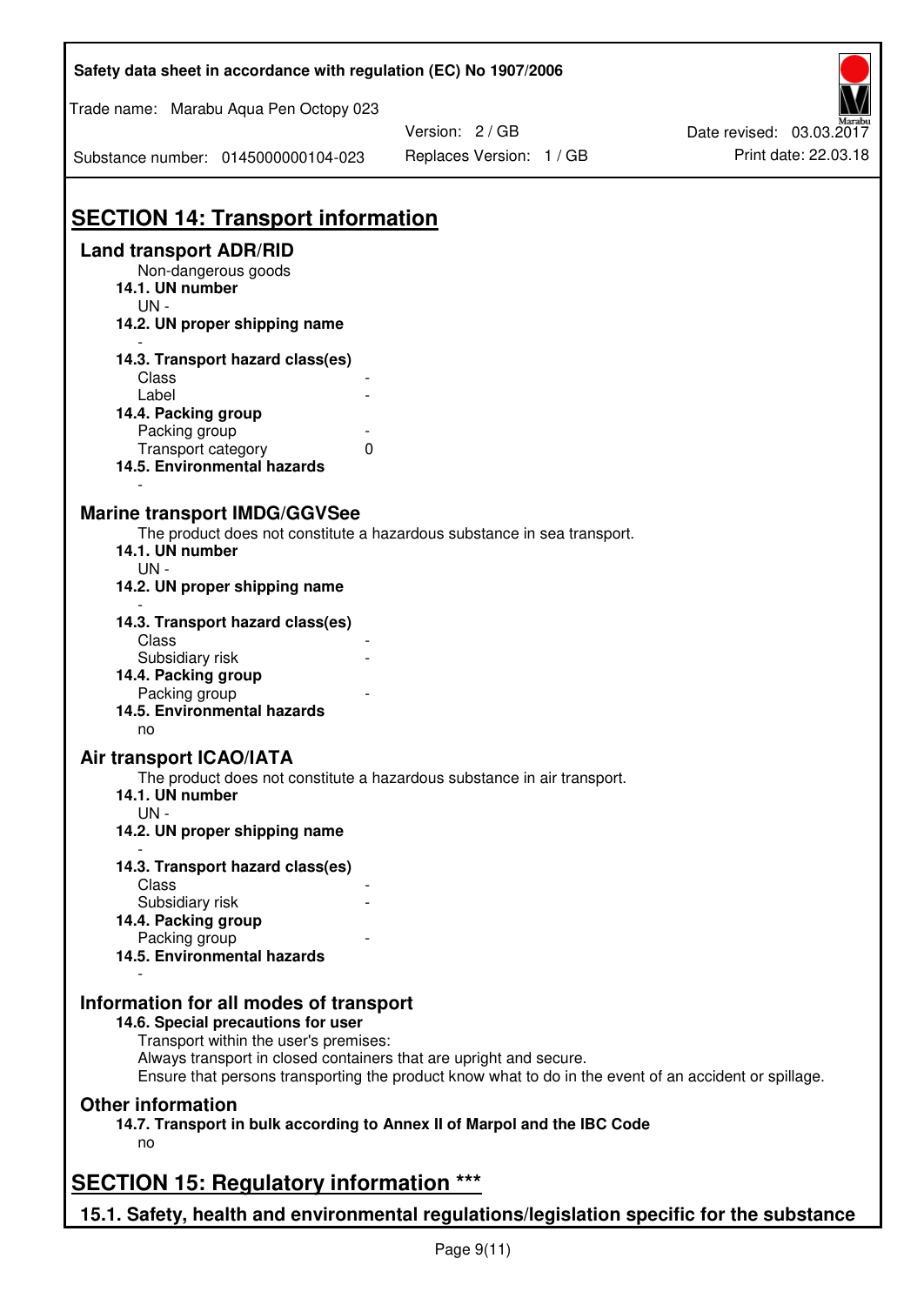| Safety data sheet in accordance with regulation (EC) No 1907/2006                                                                                                                                                                                                                                                                                                                                                                                                 |                   |                                                              |               |                                                       |                                                                                                                                                                                                                                                                                                                                                                                                                  |
|-------------------------------------------------------------------------------------------------------------------------------------------------------------------------------------------------------------------------------------------------------------------------------------------------------------------------------------------------------------------------------------------------------------------------------------------------------------------|-------------------|--------------------------------------------------------------|---------------|-------------------------------------------------------|------------------------------------------------------------------------------------------------------------------------------------------------------------------------------------------------------------------------------------------------------------------------------------------------------------------------------------------------------------------------------------------------------------------|
| Trade name: Marabu Aqua Pen Octopy 023                                                                                                                                                                                                                                                                                                                                                                                                                            |                   | Version: 2 / GB                                              |               |                                                       | Date revised: 03.03.2017                                                                                                                                                                                                                                                                                                                                                                                         |
| Substance number: 0145000000104-023                                                                                                                                                                                                                                                                                                                                                                                                                               |                   | Replaces Version: 1 / GB                                     |               |                                                       | Print date: 22.03.18                                                                                                                                                                                                                                                                                                                                                                                             |
| or mixture                                                                                                                                                                                                                                                                                                                                                                                                                                                        |                   |                                                              |               |                                                       |                                                                                                                                                                                                                                                                                                                                                                                                                  |
| <b>VOC ***</b>                                                                                                                                                                                                                                                                                                                                                                                                                                                    |                   |                                                              |               |                                                       |                                                                                                                                                                                                                                                                                                                                                                                                                  |
| VOC (EU)                                                                                                                                                                                                                                                                                                                                                                                                                                                          | $\mathbf 0$       |                                                              | $\frac{1}{6}$ |                                                       |                                                                                                                                                                                                                                                                                                                                                                                                                  |
| <b>Other information</b>                                                                                                                                                                                                                                                                                                                                                                                                                                          |                   |                                                              |               |                                                       |                                                                                                                                                                                                                                                                                                                                                                                                                  |
| All components are contained in the TSCA inventory or exempted.<br>All components are contained in the AICS inventory.<br>All components are contained in the PICCS inventory.<br>All components are contained in the DSL inventory.<br>All components are contained in the IECSC inventory.<br>All components are contained in the NZIOC inventory.<br>All components are contained in the ENCS inventory.<br>All components are contained in the ECL inventory. |                   |                                                              |               |                                                       |                                                                                                                                                                                                                                                                                                                                                                                                                  |
| 15.2. Chemical safety assessment<br>For this preparation a chemical safety assessment has not been carried out.                                                                                                                                                                                                                                                                                                                                                   |                   |                                                              |               |                                                       |                                                                                                                                                                                                                                                                                                                                                                                                                  |
| <b>SECTION 16: Other information</b>                                                                                                                                                                                                                                                                                                                                                                                                                              |                   |                                                              |               |                                                       |                                                                                                                                                                                                                                                                                                                                                                                                                  |
| Hazard statements listed in Chapter 3                                                                                                                                                                                                                                                                                                                                                                                                                             |                   |                                                              |               |                                                       |                                                                                                                                                                                                                                                                                                                                                                                                                  |
| H <sub>301</sub>                                                                                                                                                                                                                                                                                                                                                                                                                                                  |                   | Toxic if swallowed.                                          |               |                                                       |                                                                                                                                                                                                                                                                                                                                                                                                                  |
| H302                                                                                                                                                                                                                                                                                                                                                                                                                                                              |                   | Harmful if swallowed.                                        |               |                                                       |                                                                                                                                                                                                                                                                                                                                                                                                                  |
| H311<br>H312                                                                                                                                                                                                                                                                                                                                                                                                                                                      |                   | Toxic in contact with skin.<br>Harmful in contact with skin. |               |                                                       |                                                                                                                                                                                                                                                                                                                                                                                                                  |
| H314                                                                                                                                                                                                                                                                                                                                                                                                                                                              |                   |                                                              |               |                                                       |                                                                                                                                                                                                                                                                                                                                                                                                                  |
| H315                                                                                                                                                                                                                                                                                                                                                                                                                                                              |                   |                                                              |               | Causes severe skin burns and eye damage.              |                                                                                                                                                                                                                                                                                                                                                                                                                  |
| H317                                                                                                                                                                                                                                                                                                                                                                                                                                                              |                   | Causes skin irritation.                                      |               |                                                       |                                                                                                                                                                                                                                                                                                                                                                                                                  |
|                                                                                                                                                                                                                                                                                                                                                                                                                                                                   |                   | May cause an allergic skin reaction.                         |               |                                                       |                                                                                                                                                                                                                                                                                                                                                                                                                  |
| H318<br>H331                                                                                                                                                                                                                                                                                                                                                                                                                                                      | Toxic if inhaled. | Causes serious eye damage.                                   |               |                                                       |                                                                                                                                                                                                                                                                                                                                                                                                                  |
| H335                                                                                                                                                                                                                                                                                                                                                                                                                                                              |                   |                                                              |               |                                                       |                                                                                                                                                                                                                                                                                                                                                                                                                  |
| H373                                                                                                                                                                                                                                                                                                                                                                                                                                                              |                   | May cause respiratory irritation.                            |               |                                                       | May cause damage to organs through prolonged or repeated exposure:                                                                                                                                                                                                                                                                                                                                               |
| H400                                                                                                                                                                                                                                                                                                                                                                                                                                                              |                   | Very toxic to aquatic life.                                  |               |                                                       |                                                                                                                                                                                                                                                                                                                                                                                                                  |
| H410                                                                                                                                                                                                                                                                                                                                                                                                                                                              |                   |                                                              |               | Very toxic to aquatic life with long lasting effects. |                                                                                                                                                                                                                                                                                                                                                                                                                  |
|                                                                                                                                                                                                                                                                                                                                                                                                                                                                   |                   |                                                              |               |                                                       |                                                                                                                                                                                                                                                                                                                                                                                                                  |
| <b>CLP categories listed in Chapter 3</b>                                                                                                                                                                                                                                                                                                                                                                                                                         |                   |                                                              |               |                                                       |                                                                                                                                                                                                                                                                                                                                                                                                                  |
| Acute Tox. 3<br>Acute Tox. 4                                                                                                                                                                                                                                                                                                                                                                                                                                      |                   | Acute toxicity, Category 3                                   |               |                                                       |                                                                                                                                                                                                                                                                                                                                                                                                                  |
| Aquatic Acute 1                                                                                                                                                                                                                                                                                                                                                                                                                                                   |                   | Acute toxicity, Category 4                                   |               |                                                       | Hazardous to the aquatic environment, acute, Category 1                                                                                                                                                                                                                                                                                                                                                          |
| Aquatic Chronic 1                                                                                                                                                                                                                                                                                                                                                                                                                                                 |                   |                                                              |               |                                                       | Hazardous to the aquatic environment, chronic, Category 1                                                                                                                                                                                                                                                                                                                                                        |
| Eye Dam. 1                                                                                                                                                                                                                                                                                                                                                                                                                                                        |                   | Serious eye damage, Category 1                               |               |                                                       |                                                                                                                                                                                                                                                                                                                                                                                                                  |
| Skin Corr. 1B                                                                                                                                                                                                                                                                                                                                                                                                                                                     |                   | Skin corrosion, Category 1B                                  |               |                                                       |                                                                                                                                                                                                                                                                                                                                                                                                                  |
| Skin Irrit. 2                                                                                                                                                                                                                                                                                                                                                                                                                                                     |                   | Skin irritation, Category 2                                  |               |                                                       |                                                                                                                                                                                                                                                                                                                                                                                                                  |
| Skin Sens. 1                                                                                                                                                                                                                                                                                                                                                                                                                                                      |                   | Skin sensitization, Category 1                               |               |                                                       |                                                                                                                                                                                                                                                                                                                                                                                                                  |
| STOT RE 2                                                                                                                                                                                                                                                                                                                                                                                                                                                         |                   |                                                              |               |                                                       | Specific target organ toxicity - repeated exposure, Category 2                                                                                                                                                                                                                                                                                                                                                   |
| STOT SE 3                                                                                                                                                                                                                                                                                                                                                                                                                                                         |                   |                                                              |               |                                                       | Specific target organ toxicity - single exposure, Category 3                                                                                                                                                                                                                                                                                                                                                     |
| <b>Supplemental information</b>                                                                                                                                                                                                                                                                                                                                                                                                                                   |                   |                                                              |               |                                                       |                                                                                                                                                                                                                                                                                                                                                                                                                  |
| legislation.                                                                                                                                                                                                                                                                                                                                                                                                                                                      |                   |                                                              |               |                                                       | Relevant changes compared with the previous version of the safety data sheet are marked with: ***<br>This information is based on our present state of knowledge. However, it should not constitute a<br>guarantee for any specific product properties and shall not establish a legally valid relationship.<br>The information in this Safety Data Sheet is based on the present state of knowledge and current |
| construed as any guarantee of technical performance or suitability for particular applications.<br>to the supplier and obtaining written handling instructions.                                                                                                                                                                                                                                                                                                   |                   |                                                              |               |                                                       | It provides guidance on health, safety and environmental aspects of the product and should not be<br>The product should not be used for purposes other than those shown in Section 1 without first referring<br>As the specific conditions of use of the product are outside the supplier's control, the user is responsible                                                                                     |
| for ensuring that the requirements of relevant legislation are complied with.                                                                                                                                                                                                                                                                                                                                                                                     |                   |                                                              |               |                                                       | The information contained in this safety data sheet does not constitute the user's own assessment of                                                                                                                                                                                                                                                                                                             |